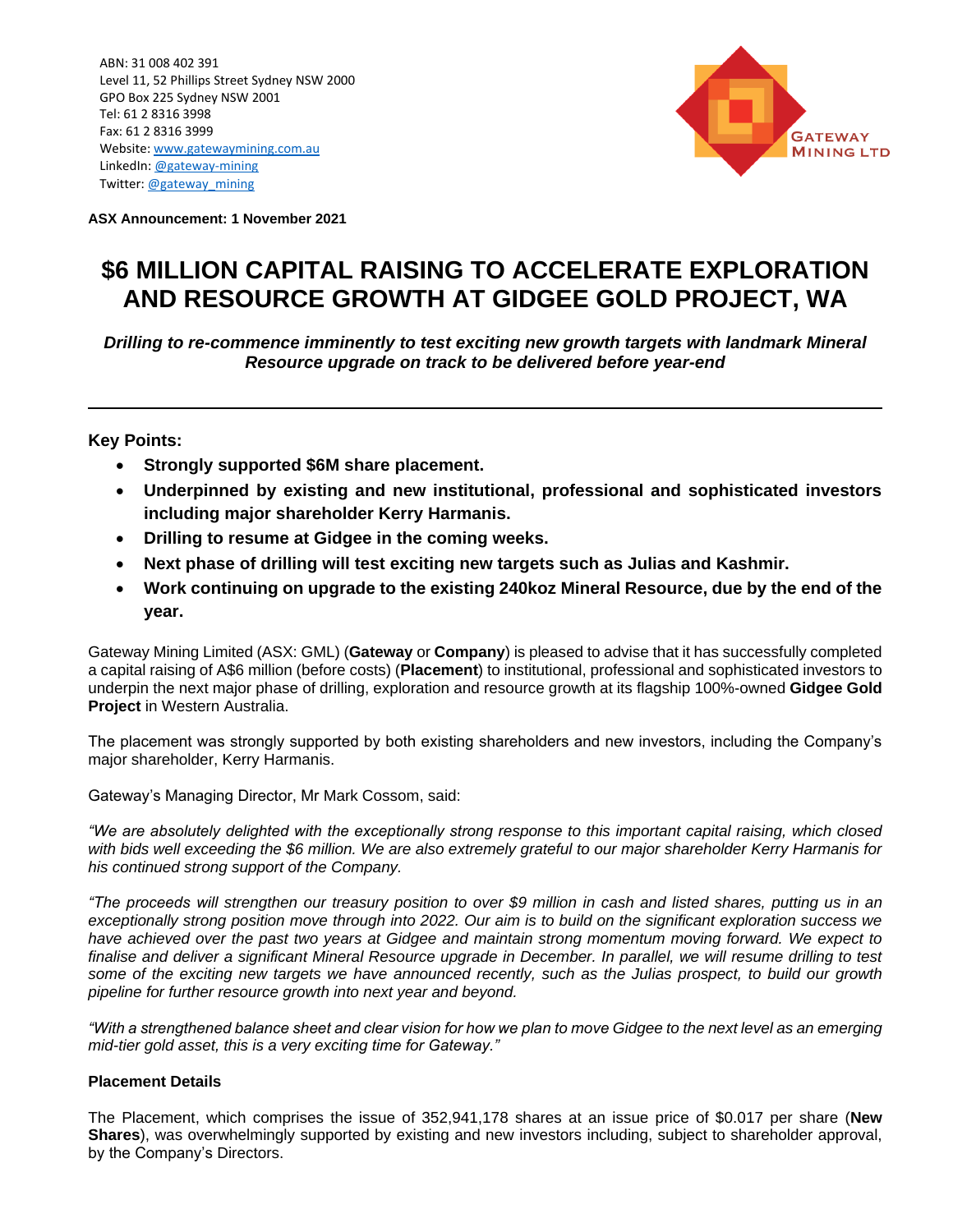Participants in the Placement will receive free-attaching options (**New Options**) on a one (1) for two (2) basis, with each New Option being exercisable at \$0.03 and expiring on 15 December 2024. The issue of the New Options is subject to shareholder approval, with a general meeting of the Company's shareholders to be convened as soon as practicable. A total of 176,470,589 New Options are expected to be issued (subject to rounding).

The Placement was Co-Lead Managed by Enrizen Capital and JP Equities (**Lead Manager**).

The Directors have committed their support for the Placement. Mark Cossom, Trent Franklin and Scott Brown (and or their nominees) have subject to shareholder approval agreed to invest a collective total of \$272,625 under the Placement being 16,036,784 New Shares.

The New Shares issued under the Placement to institutional, professional and sophisticated investors who are not directors or related parties of the Company will be issued using the Company's capacity under ASX Listing rule 7.1 and Listing Rule 7.1A and will not require shareholder approval. The issue of these New Shares is expected to occur on 5 November 2021.

The New Shares issued to Directors and related parties under the Placement and all attaching New Options under the Placement will be issued immediately after an Extraordinary Meeting of Shareholders of the Company (subject to shareholder approval) (**Meeting**). The Company is currently in the process of preparing the relevant notice of meeting document, and is undertaking all necessary steps to convene the Meeting as soon as possible.

The offer price of \$0.017 represents an 8% discount to the 15-day VWAP of \$0.0185 and a 6% discount to the last closing price of \$0.018.

The New Shares issued under the Placement are fully-paid ordinary shares and will rank equally with the shares currently on issue.

The terms of the New Options are included in the Annexure to this release.

## **Use of Funds**

The proceeds of the Placement will underpin the next phase of drilling at the Company's 100%-owned Gidgee Gold Project which is planned to re-commence imminently. The proceeds will also be used for further technical studies, including first-pass metallurgical and geotechnical test work.

Key upcoming exploration activities will include programs to target both along strike extensions to identified shallow mineralisation as well as first-pass testing of significant new areas of the Montague granodiorite contact:

- Further in-fill drilling along strike of the Achilles North target, including initial metallurgical testwork;
- Systematic drilling prioritising the evaluation of the exciting air-core results from the Julias target. RC drilling to commence in late November and further air-core drilling early next year to continue testing along strike to the northeast;
- RC drill testing of the Kashmir target, directly along strike from the 204koz Howards deposits (ASX: HRN), with a 2.5km long soil anomaly and first-pass RC results of 2m @ 7.9g/t Au and 1m @ 8.8g/t Au, as well as extensions along the almost 8km of strike of the eastern margin of the Montague Granodiorite;
- RC drilling to test the Monarch anomaly, with extensive historic workings and rock chip samples up to 17.8g/t Au;
- Drilling along strike south of the Montague-Boulder Mineral Resource; and
- Air-core and RC drilling to test the resource potential and extensions around the historic Caledonian open pit.

The proceeds will also be used for corporate and general working capital purposes.

The Company requests that its securities are reinstated to official quotation with immediate effect.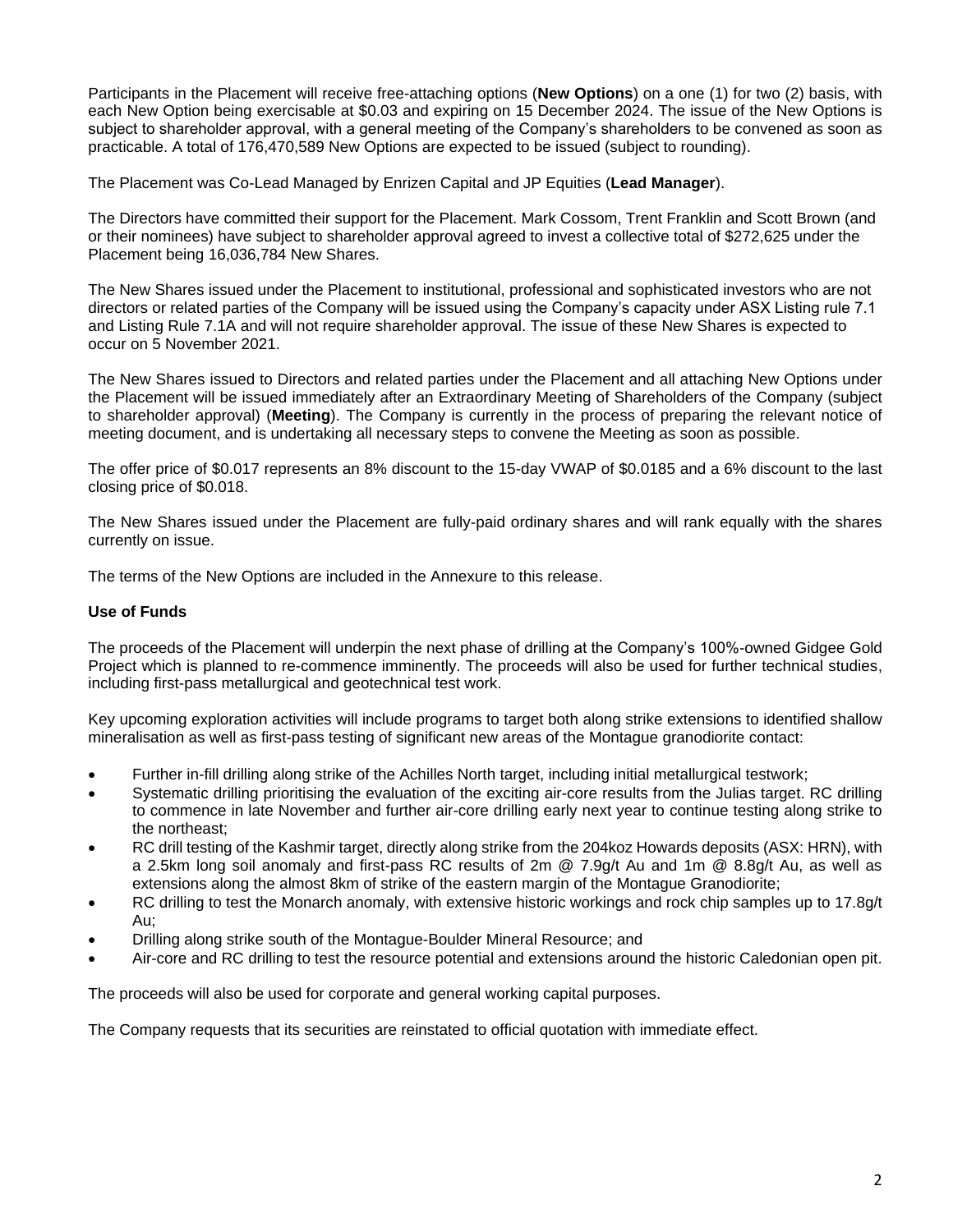This release has been authorised by:

Mark Cossom Managing Director

*For and on behalf of GATEWAY MINING LIMITED*

**Investors** Media **Mark Cossom Communist Cossom Nicholas Read Nicholas Read Managing Director 6.1 Read Corporate<br>T: 02 8316 3998 T: 08 9388 1474** T: 02 8316 3998 **or Kar Chua Company Secretary T: 02 8316 3998** 

[Click here to subscribe to investor updates](http://eepurl.com/hHPfxr)

**Follow us on: LinkedIn: [@gateway-mining](https://www.linkedin.com/company/7726601/admin/) Twitter: [@gateway\\_mining](https://twitter.com/gateway_mining)**

## **Competent Person Statement**

The information in this announcement that relates to Mineral Resources and exploration results have been extracted from various Gateway ASX announcements and are available to view on the Company's website at [www.gatewaymining.com.au](http://www.gatewaymining.com.au/) or through the ASX website at [www.asx.com.au](http://www.asx.com.au/) (using ticker code "GML")

The Company confirms that it is not aware of any new information or data that materially affects the information included in the original market announcement. The company confirms that the form and context in which the Competent Person's findings are presented have not been materially modified from the original market announcement.

# **ANNEXURE 1 – PROPOSED NEW OPTION TERMS AND CONDITIONS**

The New Options entitle the holder to subscribe for fully paid ordinary shares in the Company (**Shares**) on the following terms and conditions:

## (a) **Entitlement**

Each New Option gives the option holder the right to subscribe for one Share. To obtain the right given by each New Option, the option holder must exercise the New Options in accordance with the term and conditions of the New Options.

## (b) **Exercise Price**

Subject to any variation in share capital, the amount payable upon exercise of each New Option will be \$0.03.

## (c) **Expiry Date**

The New Options will, except to the extent earlier exercised, expire at 5:00 pm (AEDT) on 15 December 2024 (**Option Expiry Date**). Any New Option not exercised before the Option Expiry Date will automatically lapse on the Option Expiry Date.

## (d) **Exercise Period**

The New Options are exercisable at any time on or prior to the Option Expiry Date (**Exercise Period**).

## (e) **Notice of Exercise**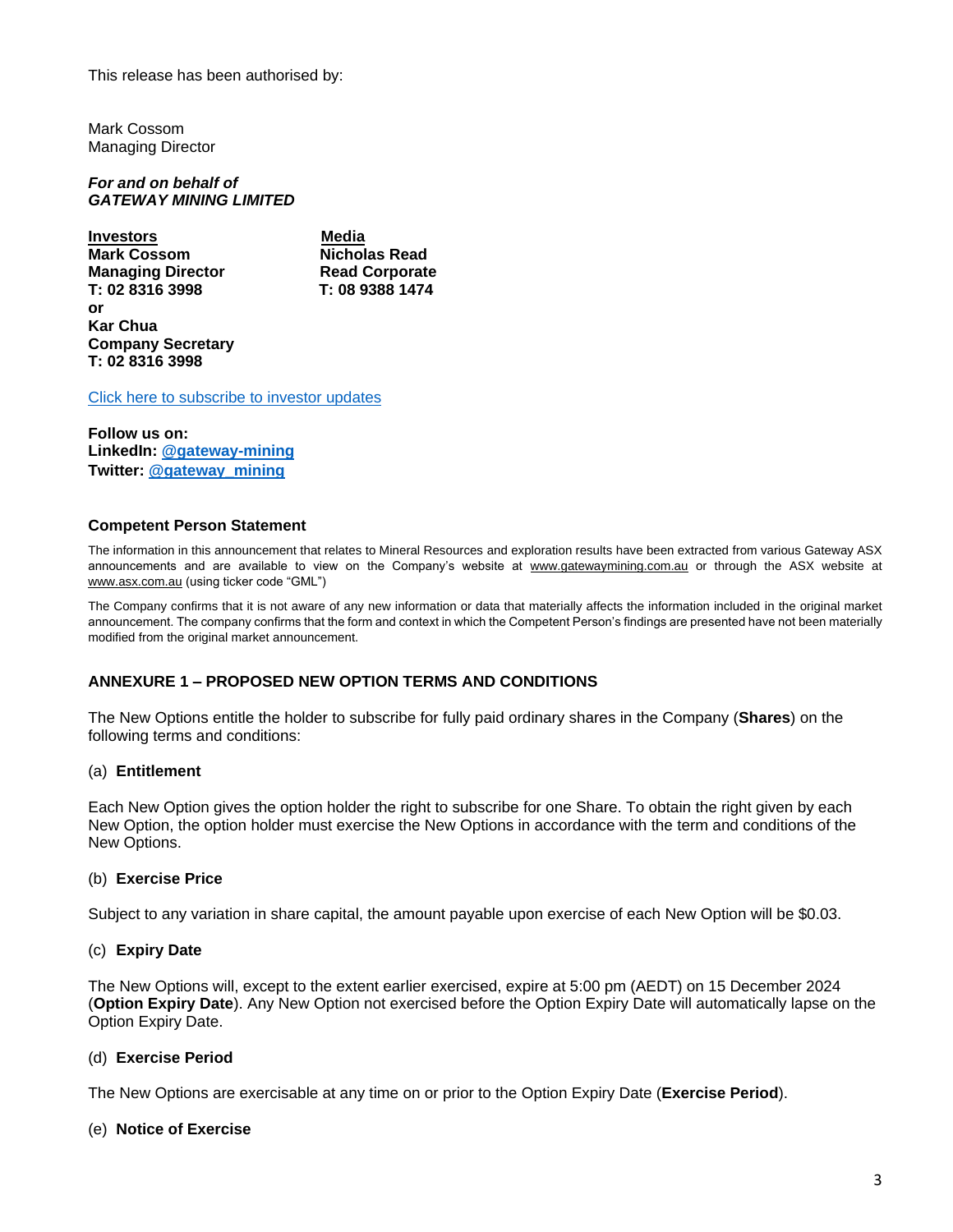The New Options may be exercised during the Exercise Period by notice in writing to the Company in the manner specified on the New Option certificate (**Notice of Exercise**) and payment of the Exercise Price for each New Option being exercised in Australian currency by electronic funds transfer or other means of payment acceptable to the Company.

# (f) **Exercise Date**

A Notice of Exercise is only effective on and from the later of the date of receipt of the Notice of Exercise and the date of receipt of the payment of the Exercise Price for each New Option being exercised in cleared funds (**Exercise Date**).

## (g) **Timing of Issue of Shares on exercise**

Within 5 Business Days after the Exercise Date, the Company will:

- (i) allot and issue the number of Shares required under these terms and conditions in respect of the number of Options specified in the Notice of Exercise and for which cleared funds have been received by the Company;
- (ii) if required, give ASX a notice that complies with section 708A(5)(e) of the Corporations Act, or if the Company is unable to issue such a notice, lodge with ASIC a prospectus prepared in accordance with the Corporations Act and do all such things necessary to satisfy section 708A(11) of the Corporations Act to ensure that an offer for sale of the Shares does not require disclosure to investors; and
- (iii) if admitted to the official list of ASX at the time, apply for official quotation on ASX of Shares issued pursuant to the exercise of the Options.

If a notice delivered under  $(q)(iii)$  for any reason is not effective to ensure that an offer for sale of the Shares does not require disclosure to investors, the Company must, no later than 20 Business Days after becoming aware of such notice being ineffective lodge with ASIC a prospectus prepared in accordance with the Corporations Act and do all such things necessary to satisfy section 708A(11) of the Corporations Act to ensure that an offer for sale of the Shares does not require disclosure to investors.

## (h) **Shares issued under exercise**

Shares issued on exercise of the New Options rank equally with the then issued Shares of the Company.

## (i) **Quotations of Shares issued on exercise**

If admitted to the official list of the ASX at the time, application will be made by the Company to ASX for quotation of the Shares issued upon the exercise of the New Options.

# (j) **Variation of Share Capital**

If at any time the issued capital of the Company is reconstructed, the number of New Options and the Exercise Price will be adjusted in such a manner as the auditors for the time being of the Company will in writing advise the Directors to be in their opinion fair and reasonable.

# (k) **Participation in new issues**

There are no participation rights or entitlements inherent in the Options and holders will not be entitled to participate in new issues of capital offered to Shareholders during the currency of the New Options without exercising the New Options.

## (l) **Change in exercise price**

A New Option does not confer the right to a change in Exercise Price or a change in the number of underlying securities over which the New Option can be exercised.

# (m) **Quotation of Shares issued on exercise**